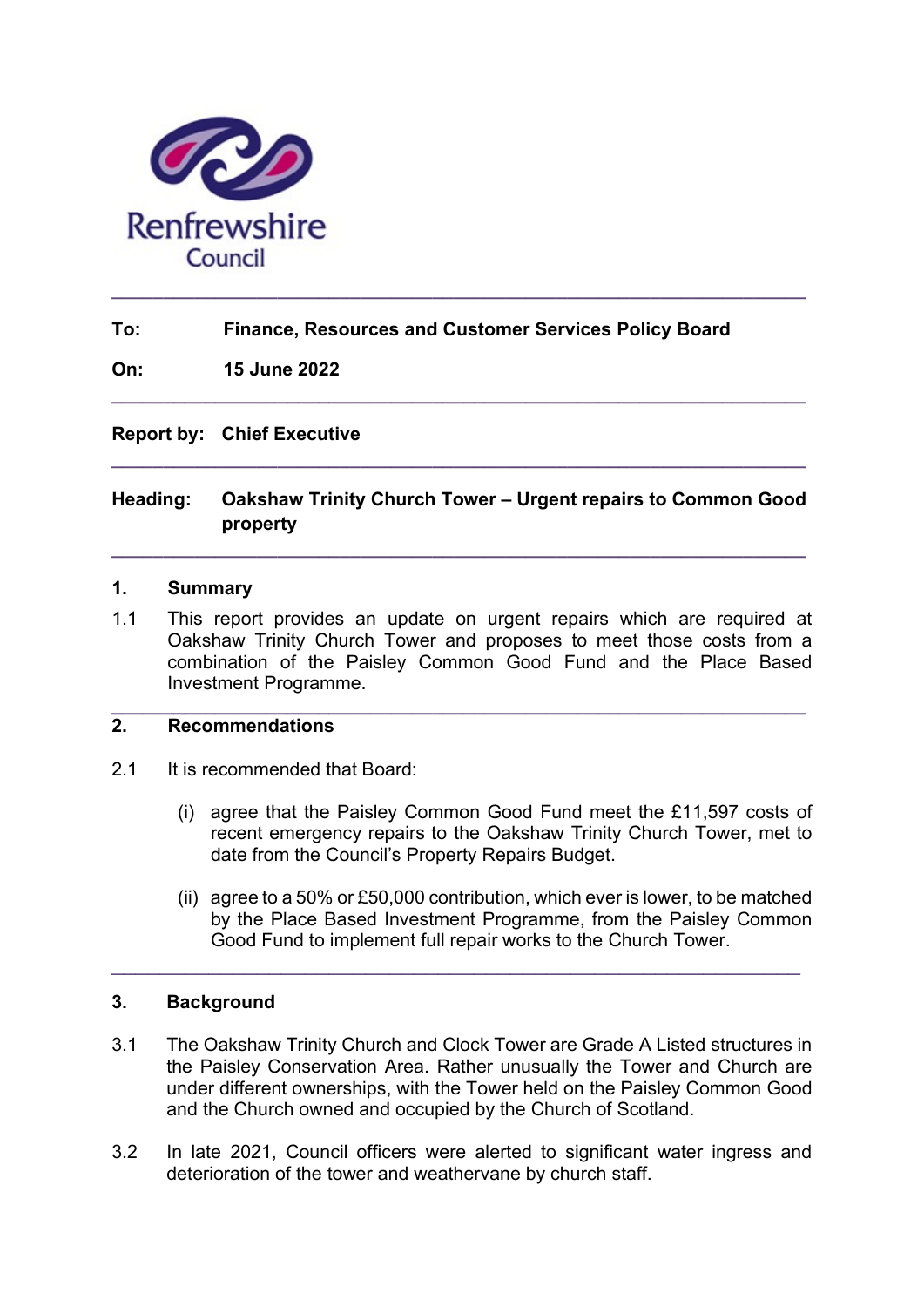An immediate physical assessment was carried out and a working group was created to develop a strategy for the required repairs and their funding.

- 3.4 By March 2022 the working group had found that the weathervane was moving from side-to-side and had displaced some of the stonework at the top of the tower. The church was advised of the risks this posed to the church staff and public. The decision was made to close the church and emergency repairs were carried out with an aim of securing the tower and weathervane.
- 3.4 The work undertaken has stabilised the upper section of stone masonry, but further works are required as it was not possible to fully stabilise the weathervane and therefore the church remains closed. The congregation is using the Wynd Centre for church service on a temporary basis.
- 3.3 Due to the listed status and complexity of the building, officers have engaged a specialist conservation architect and engineer to advise on the required works for both urgent and longer-term repairs to the tower.

## 4. Next Steps

- 4.1 Full extensive works are urgently required to repair the weathervane and tower structure to allow the church to reopen, prevent continued water ingress, and ensure the viability of this Grade A listed building.
- 4.2 The conservation architect has been asked to act as project lead to carry out the following:
	- Further necessary assessment of tower and weathervane.
	- Define required methodology and repairs plan.
	- Production of technical drawings.
	- Liaison with Historic Environment Scotland and submission of statutory consents.
	- Preparation of Cost Plan (to assist procurement process).
	- Contract supervision and recommendation (Renfrewshire Council to manage procurement).
	- Management / project lead for programme of works.

## 5. Funding

- 5.1 To date all works have been met from Environment and Infrastructure's property repairs budget. These have amounted to £11,597. The next phase of works, to fully resolve the issues, are estimated at £90,000 - £120,000. The potential for external funding for these repairs, from Historic Environment Scotland for instance, is very limited and therefore funding from within the Council needs to be identified to resolve the situation with the urgency required.
- 5.2 With the tower being Common Good property this report seeks approval for the emergency works to date to be met from the Common Good budget. For the next phase of works it should be noted that the Leadership Board of September 2021 considered how the Scottish Government grant fund, the Place Based Investment Programme (PBIP), should be prioritised in Renfrewshire.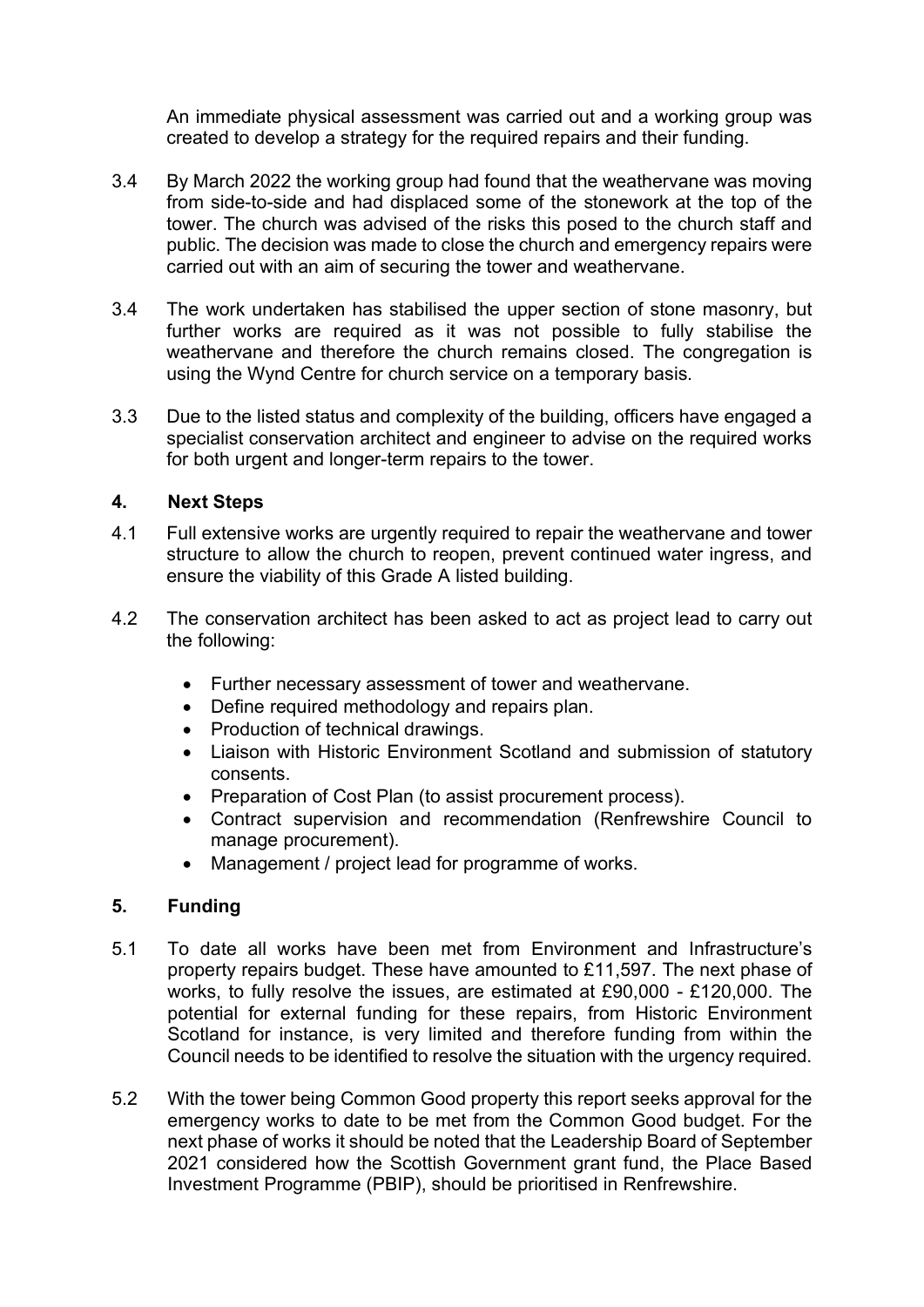Urgent repairs to strategic buildings was named as a key area for investment. It is therefore proposed that these next works are split between PBIP and Common Good, with the Common Good Fund paying 50% or £50,000, whichever is the lower figure.

 $\_$  ,  $\_$  ,  $\_$  ,  $\_$  ,  $\_$  ,  $\_$  ,  $\_$  ,  $\_$  ,  $\_$  ,  $\_$  ,  $\_$  ,  $\_$  ,  $\_$  ,  $\_$  ,  $\_$  ,  $\_$  ,  $\_$  ,  $\_$  ,  $\_$ 

#### Implications of the Report

- 1. Financial As detailed in Section 5 of the report.
- 2. HR & Organisational Development None.
	- Community Planning

- Reshaping our place, our economy, and our future: Renfrewshire Council is working with stakeholders to maximise the opportunities for culturally led regeneration, providing support to make best use of heritage assets.

- Building strong, safe, and resilient communities: working in partnership with local groups and organisations to achieve positive outcomes.

- 3. Legal A contract will be drafted with assistance from the Council's legal and insurance sections for the establishment of the conservation architect (project lead) and sub-consultants.
- 4. Property/Assets Oakshaw Trinity Church Tower is held on the Paisley Common Good.
- 5. Information Technology None.

#### 6. Equality and Human Rights

- (a) The Recommendations contained within this report have been assessed in relation to their impact on equalities and human rights. No negative impacts on equality groups or potential for infringement of individuals' human rights have been identified arising from the recommendations contained in the report. If required following implementation, the actual impact of the recommendations and the mitigating actions will be reviewed and monitored, and the results of the assessment will be published on the Council's website. An Equality Impact Assessment is being prepared as part of the project requirements.
- 7. Health and Safety A Health and Safety strategy would be developed for the project and will be applied at all relevant project stages.
- 8. Procurement All professional and contractor appointments will be conducted in accordance with the Council's procurement processes.
- 9. Risks A Risk Register will be produced for the project and will be managed and maintained throughout the project lifetime.
- 10. Privacy Impact None.